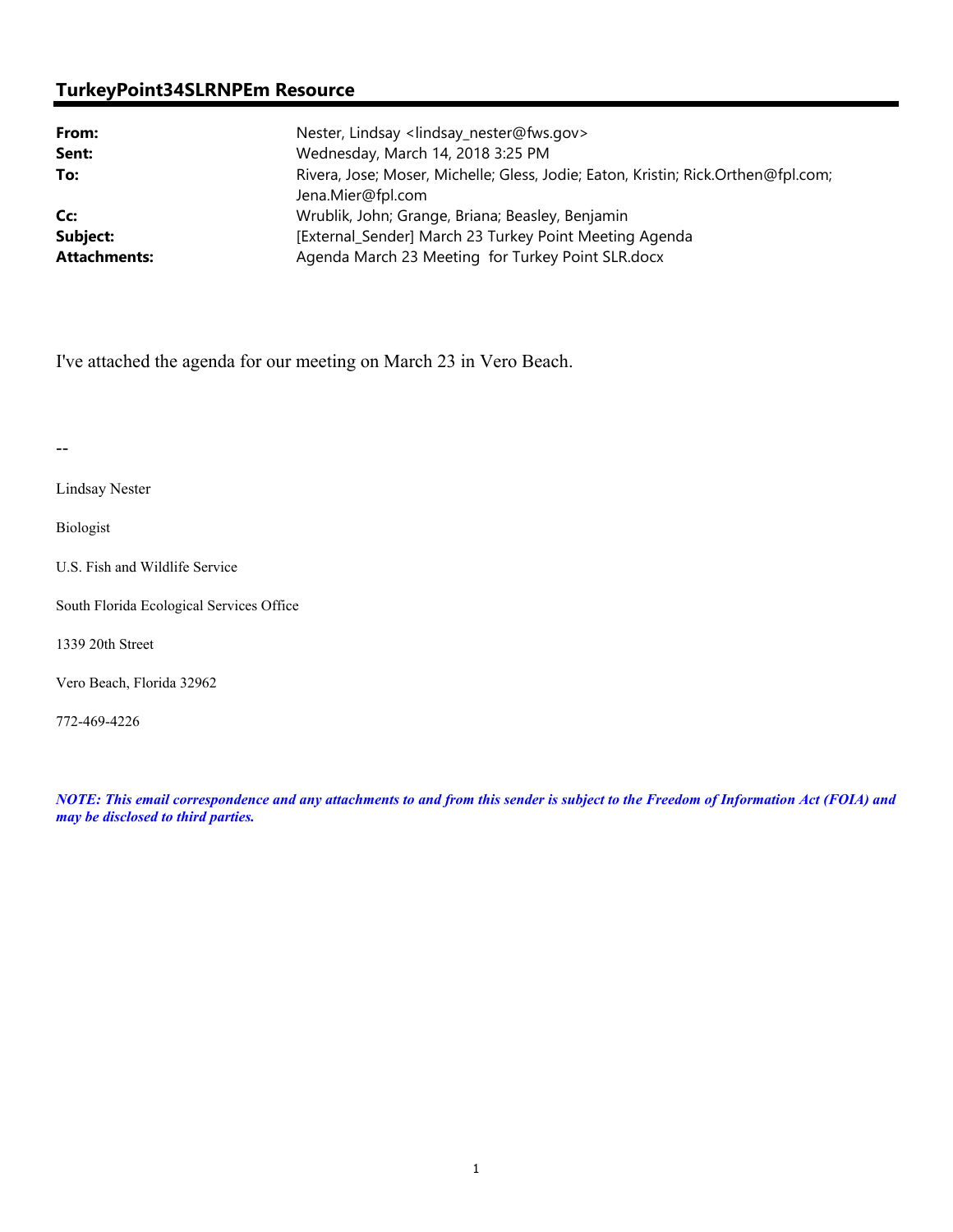| <b>Hearing Identifier:</b> | TurkeyPoint34_SLR_NonPublic |
|----------------------------|-----------------------------|
| <b>Email Number:</b>       | -12                         |

**Mail Envelope Properties** (CAFuPc90aFO2MhbNEREBVrog7ppUsAqY4xYO3KnnrdbcVmH2qjA)

| Subject:              | [External Sender] March 23 Turkey Point Meeting Agenda |
|-----------------------|--------------------------------------------------------|
| <b>Sent Date:</b>     | 3/14/2018 3:25:25 PM                                   |
| <b>Received Date:</b> | 3/14/2018 3:27:04 PM                                   |
| From:                 | Nester, Lindsay                                        |
|                       |                                                        |

**Created By: lindsay** nester@fws.gov

#### **Recipients:**

"Wrublik, John" <john\_wrublik@fws.gov> Tracking Status: None "Grange, Briana" <Briana.Grange@nrc.gov> Tracking Status: None "Beasley, Benjamin" <Benjamin.Beasley@nrc.gov> Tracking Status: None "Rivera, Jose" <jose\_rivera@fws.gov> Tracking Status: None "Moser, Michelle" <Michelle.Moser@nrc.gov> Tracking Status: None "Gless, Jodie" <Jodie.Gless@fpl.com> Tracking Status: None "Eaton, Kristin" <Kristin.Eaton@fpl.com> Tracking Status: None "Rick.Orthen@fpl.com" <Rick.Orthen@fpl.com> Tracking Status: None "Jena.Mier@fpl.com" <Jena.Mier@fpl.com> Tracking Status: None

### **Post Office:** mail.gmail.com

| <b>Files</b> | Size                                              | Date & Time          |
|--------------|---------------------------------------------------|----------------------|
| MESSAGE      | 438                                               | 3/14/2018 3:27:04 PM |
|              | Agenda March 23 Meeting for Turkey Point SLR.docx | 28519                |

| <b>Options</b>              |          |
|-----------------------------|----------|
| <b>Priority:</b>            | Standard |
| <b>Return Notification:</b> | No       |
| <b>Reply Requested:</b>     | No       |
| Sensitivity:                | Normal   |
| <b>Expiration Date:</b>     |          |
| <b>Recipients Received:</b> |          |